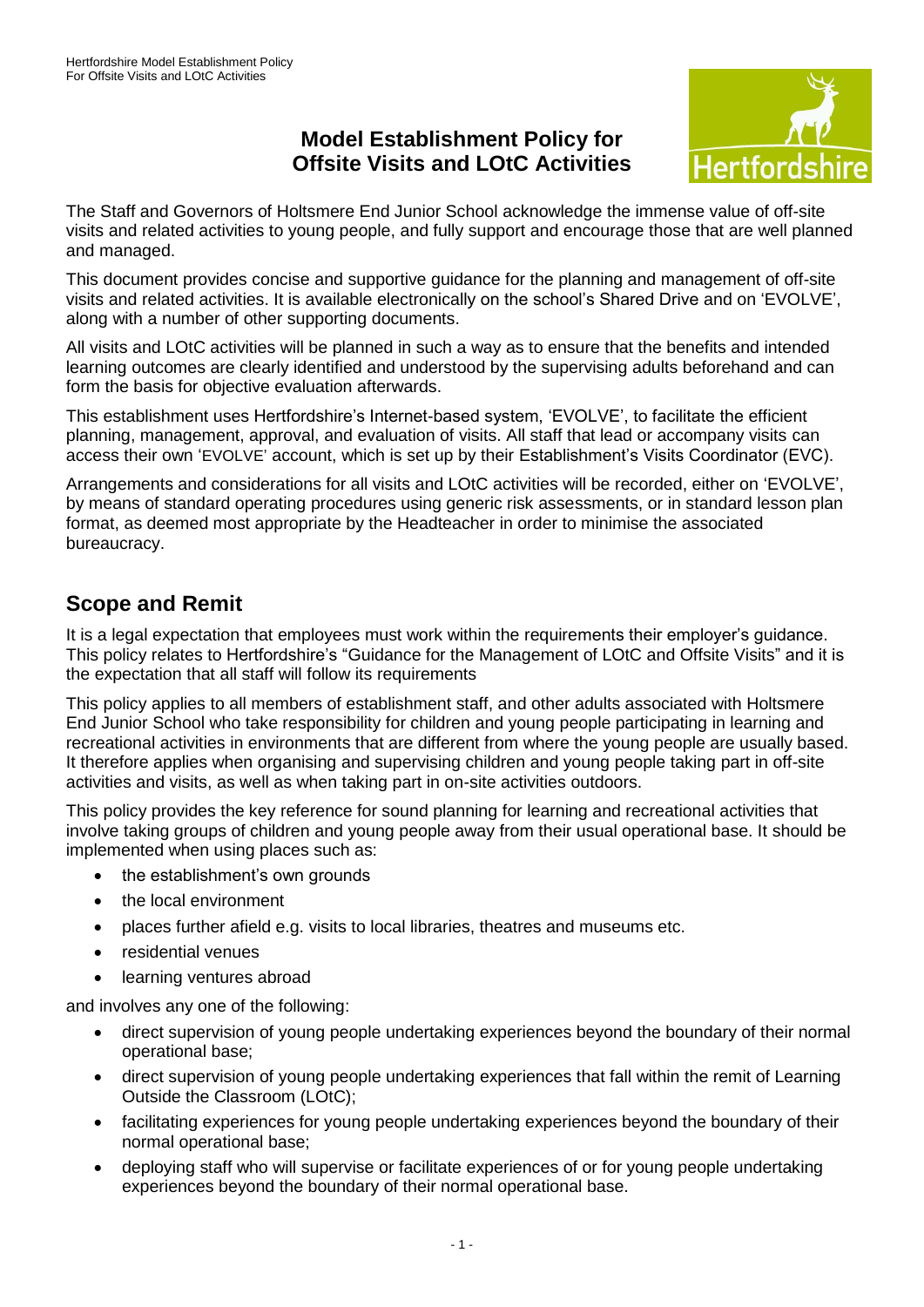Staff must ensure the young people are supervised in accordance with the contents of this policy, regardless of whether or not the activities take place within or outside of normal working hours, including weekends and holiday periods.

# **Roles and Responsibilities**

Under the Health and Safety at Work Act (1974), health and safety responsibilities lie with the employer. This might be a Local Authority (LA) or Governing Body or a Management Panel. An employer has the legal responsibility to carry out the duties imposed by the Act. However, employers can delegate the tasks necessary to discharge these duties, even though the overall responsibility for health and safety rests with the employer.

In Hertfordshire, the tasks of scrutinising and approving arrangements for Offsite Visits and LOtC activities are delegated to the Headteacher of the school.

### *Headteacher* (see NG docs 3.4g, 3.3b)

In some large establishments the Headteacher may choose to further delegate the tasks of scrutinising and approving Offsite Visits and LOtC activities to another member of the senior leadership team (SLT). Where this is the case, the name and position of the person(s) to whom these tasks have been delegated must be clearly included in the policy document.

The Head teacher will ensure that: -

- All off-site visits and LOtC activities comply with employer guidance and are notified or submitted for formal approval as required;
- All staff involved are competent to carry out such responsibilities as they may be allocated;
- There is a clearly designated person, either him/her self or another suitable member of staff, as the EVC and that the designated person meets employer requirements, including undertaking EVC Training as recommended or required by the employer;
- If taking part in the visit or activity as either an Assistant Leader or as a group member, s/he is clear about their role and that they should follow the instructions of the designated Visit Leader (who will have sole charge of the visit);
- Suitable child protection procedures are in place, including vetting at an appropriate level of all voluntary helpers. Where access to the young people is regular or significant, CRB checks must be in place as required;
- S/he is assured that the EVC, Visit Leaders, assisting staff and voluntary helpers are appropriately trained and competent to carry out such tasks as they are allocated;
- Sufficient time is assigned for staff to organise visits properly;
- A culture of apprenticeship /succession planning, to ensure sustainable visits and the development of competent visit leaders and EVCs, is supported within the establishment;
- The EVC is supported in ensuring that visits are effectively supervised with an appropriate level of staffing;
- The EVC is supported in ensuring that visit information has been shared with parents and that consent has been sought where necessary;
- Arrangements are made for the medical needs and special educational needs of all the young people and staff;
- Inclusion issues are addressed;
- Suitable transport arrangements are in place and meet any regulatory requirements;
- Insurance arrangements are appropriate;
- Details related to the visit (including person details of both participants staff) are accessible at all times to a designated 24/7 emergency contact(s) in case of a serious incident;
- That there are contingency plans in place should the visit plan be significantly changed or cancelled (Plan B);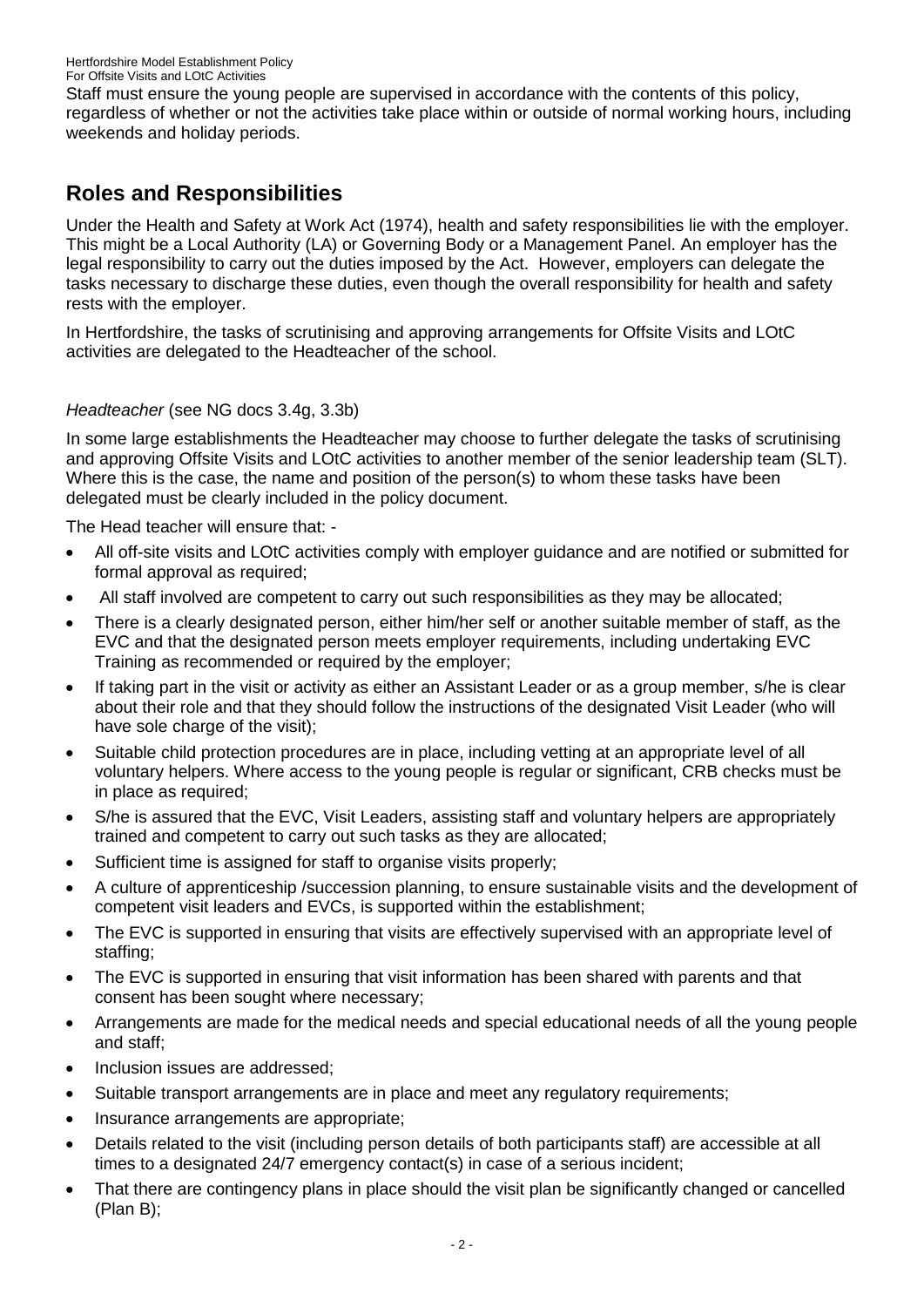Hertfordshire Model Establishment Policy For Offsite Visits and LOtC Activities

- Arrangements are in place for the governing body to be informed of such visits as are required by the establishment visit policy;
- Staff are aware of the need to obtain best value. Appropriate consideration must be given to financial management, choice of contractors, and contractual relationships;
- Establishment visit policy should identify the types of visit that require a preliminary visit;
- Establishment visit policy should formally adopt a set format for recording written risk-benefit assessments. Such risk-benefit assessments should be proportional, suitable and sufficient and based on the 'Principles of Sensible Risk Management'. The adoption of materials made available by employers to reduce bureaucracy is good practice;
- Where the activities or visit involves a third party provider, appropriate assurances have been sought; national schemes e.g. LOtC Quality Badge, AALS licence, Adventuremark, or a clear management Statement of Competence, are recognised in keeping with Hertfordshire's recommendations and make further seeking of provider assurances unnecessary
- All visits are evaluated with regard to best value, teaching and learning, quality experiences, addressing issues raised by any serious incident and to inform the operation of future visits;
- The establishment visit policy includes appropriate emergency procedures in case of a major incident
- The establishment visit policy includes a procedure to ensure that parents are appropriately informed in the event of a serious incident;
- Serious incidents are reported to the employer as required by employer guidance, meeting the requirements of RIDDOR.

### *Establishment (Educational) Visits Coordinator (EVC)* – see NG docs 3.4j, 3.3a

To help fulfil its health and safety obligations for visits, this establishment has a specifically designated EVC, namely the Head teacher.

The EVC will: -

- Be specifically competent, ideally with practical experience in leading and managing a range of visits similar to those typically run by the establishment. Commonly, but not exclusively, such competence will be identified in a person on the senior management of the establishment. Where the EVC role is attached to an administrative post, or where a post holder is not an experienced visit leader, s/he will receive structured support in the form of regular (twice Termly) supervision meetings from a designated establishment colleague who has that practical experience
- Attend training, and update training, as required by the local authority (LA).
- Support the head of establishment in ensuring that competent staff are assigned to lead and accompany visits and with approval and other decisions.
- Ensure that a policy is in place for offsite visits and LOtC activities, that it is updated as necessary, and is readily available to staff, (e.g. via EVOLVE) and that procedures should aim to minimise bureaucracy, taking full advantage of any national schemes that provide assurances regarding safety and quality of provision.(e.g. there should be no need to seek assurances from adventure activity providers who hold the LOtC Quality Badge, or a current AALS Licence, or Adventuremark).
- Have an understanding of the Manifesto for LOtC and the supporting rationale
- Ensure Offsite and LOtC activities meet employer guidance requirements.
- Ensure the Headteacher, Visit Leaders, assisting staff and voluntary helpers understand that all staff involved in visits require access to training at an appropriate level to ensure that employers' guidance and establishment procedures are properly understood.
- Ensure Offsite activities must be led by competent leaders and that assistant supervisors are competent to carry out the tasks to which they are assigned.
- Organise the training of leaders and assistant leaders, including voluntary helpers.
- Support the Head/Manager with approval and other decisions.
- Monitor visit planning and arrange for sample monitoring in the field as appropriate.
- Ensure CRB checks are in place where required.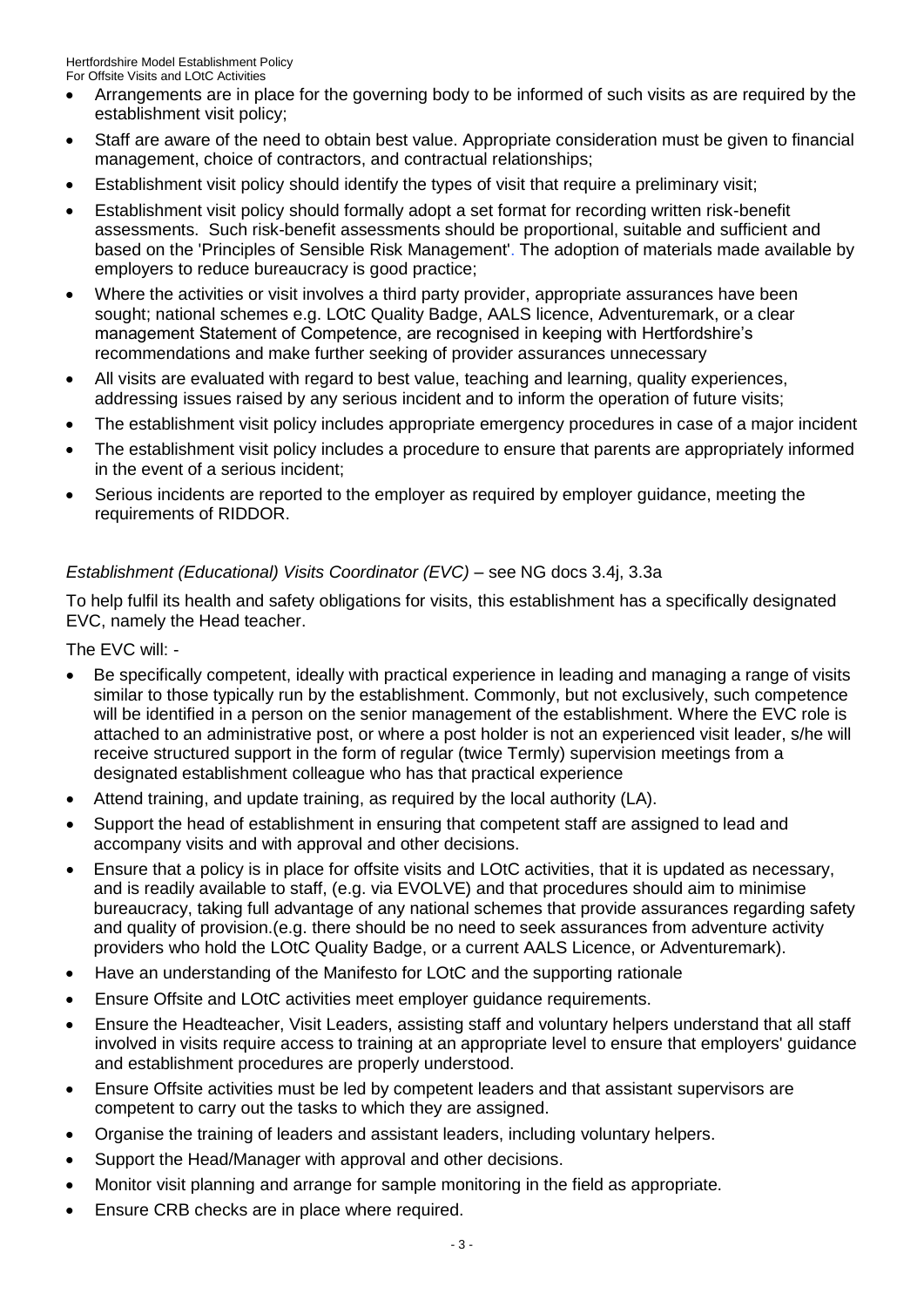- Provide sufficient guidance to visit and activity leaders regarding information for parents and parental consent.
- Ensure there is a 24/7 emergency contact(s) for each and every visit and that emergency arrangements are in place.
- Ensure that medical and first aid issues are addressed.
- Ensure that emergency arrangements include emergency contact access to all relevant visit records, including medical and next of kin information for all members of the party and including staff.
- Ensure that visits and LOtC activities are reviewed and evaluated; this process will require the reporting of accidents and incidents.
- Ensure that visit policies and procedures are reviewed on a regular basis and immediately following any serious incident or systems failure.
- Keep up to date via EVC training events and employer information updates.

### *Visit Leaders* (see NG docs 3.4k, 3.3e)

The Visit/Activity Leader will: -

- Have the overall responsibility for supervision and conduct of the visit. S/he must be an employee and not a volunteer.
- Be competent to take on such responsibilities and tasks as may be allocated or required for the duration of the visit/activity and be formally approved to do so.
- Plan and prepare for the visit, taking a lead on risk management. This establishment sees it as good practice to involve all participating staff in the planning and risk management process for any given offsite visit or LOtC activity to ensure wider understanding. It is also seen as good practice to involve young people in these processes wherever appropriate;
- Define the roles and responsibilities of other staff (and young people) to ensure effective supervision, and appoint a deputy wherever possible;
- Ensure that where any accompanying staff includes someone with a close relationship to a member of the group, there are adequate safeguards to ensure that this will not compromise group management;
- Ensure that child protection issues are addressed. e.g. CRB checks;
- Collate, make available and disseminate relevant information to supporting staff, parents and young people as appropriate
- Make sure there is access to first aid at an appropriate level;
- Arrange pre-visit information meetings where appropriate;
- Evaluate all aspects of the visit, both during and after the event;
- Ensure that staff and other supervisors have been appropriately briefed on:
	- 1. the young people making up the group, including age, health characteristics, capabilities, special educational needs, behaviour and any other information that seems relevant in the context of the planned activities.
	- 2. the nature, location and duration of the activity.
- Ensure the visit is effectively supervised; the overarching duty of care remains with the accompanying establishment staff, even when partial responsibility is shared with a provider. Should the provider run the activity in a way that causes concern, the accompanying staff should consider stopping the activity at the first appropriate moment. Such an intervention will need to be used with great sensitivity and discretion to ensure that it does not result in young people being put at greater risk;
- Ensure that all staff and any third party providers have access to emergency contact and emergency procedure details.
- Have attended either HCC's 'Visit Leader Awareness' or the OEAP's 'Visit Leader' training.

See also EG docs 3.4l, 3.4m, 3.4n, 3.3f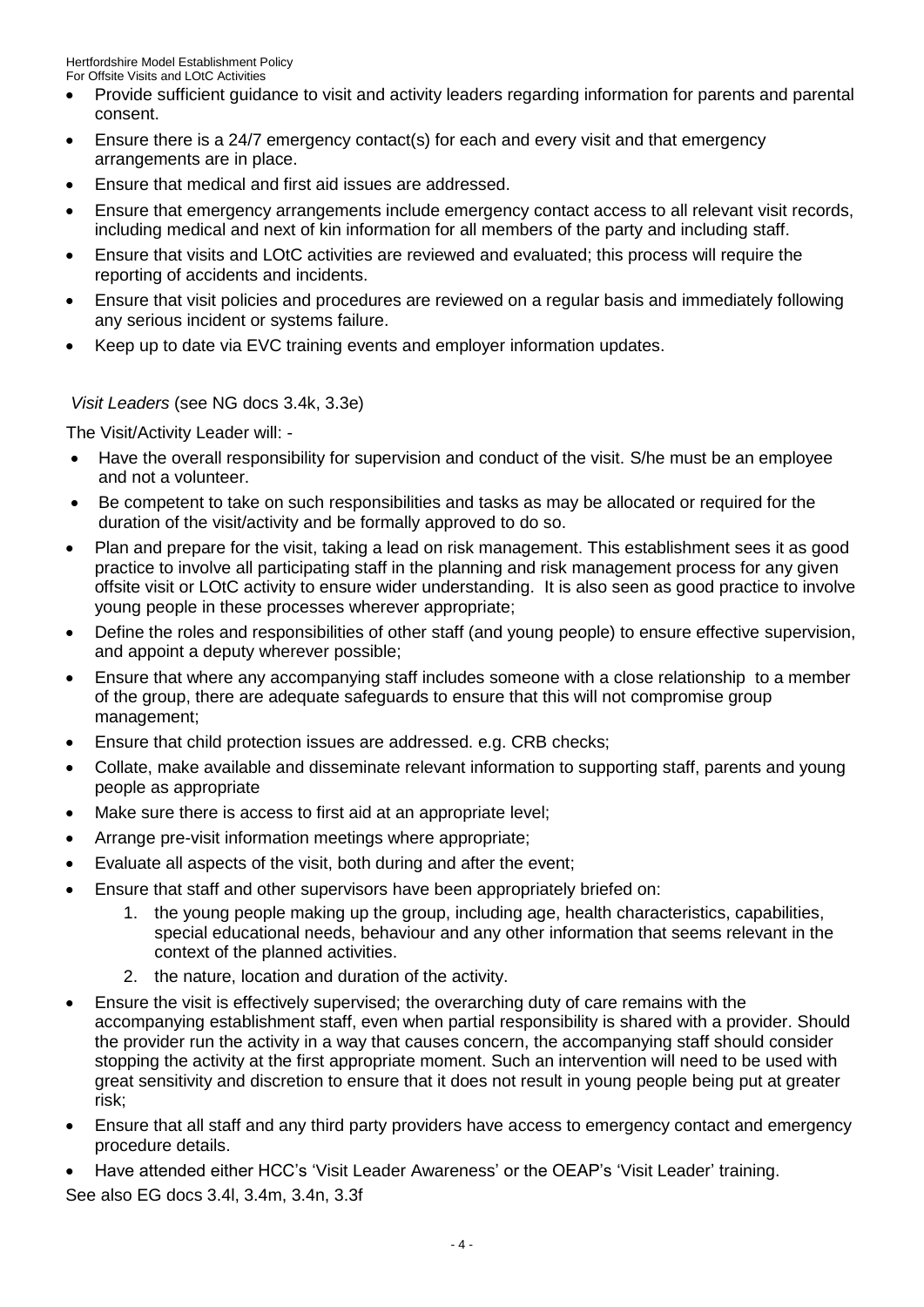There will be a member of the School's Governing Body or Management Board who is designated as specifically responsible for Offsite Visits and LOtC activities. This is usually, but not exclusively, the Chair.

This person's role is to "enable and ensure" by acting as a "critical friend".

S/he will ensure that: -

- S/he has a clear understanding of whether the management board or governing body is the direct employer of establishment staff; in which case the body will carry the same responsibilities as those of a Director of Children's Services;
- S/he has an understanding of how outdoor learning supports a wide range of learning outcomes;
- S/he has access to employer guidance as well as establishment policy, and a training package to support it;
- Establishment policy clarifies his/her involvement in the visit approval process;
- There is an EVC in place that meets with employer requirements;
- There are formal notification and approval procedures in place that meet with employer recommendations and requirements;
- The establishment visit policy supports the principles of inclusion;
- There are monitoring procedures in place.

## **Competence**

Competence is a combination of experience, training/qualifications and common sense.

The competence of the visit leader is the single most important contributory factor in the safety of participants.

Consideration will be given to the following when assessing the competence of a member of staff to lead a visit:

- a) What experience has the leader in leading or accompanying similar or other visits? (check Visit History on 'EVOLVE').
- b) Is the leader competent in planning and managing visits?
- c) What are the leader's reasons for undertaking the visit?
- d) Is the leader an employee at the establishment?
- e) Does the leader have the ability to manage the pastoral welfare of participants?
- f) Does the leader exhibit sound decision making abilities?
- g) What experience has the leader of the participants he/she intends to supervise?
- h) What experience has the leader of the environment and geographical area chosen?
- i) If appropriate, what is the leader's personal level of skill in the activity, and fitness level?
- j) Does the leader possess appropriate qualifications, especially if leading adventurous activities? (See Appendix 1 of HCC Employer Guidance)
- k) Is the leader aware of all relevant guidelines and able to act on these?

This establishment operates a process of apprenticeship and succession for all staff likely to be involved in organising, leading or accompanying offsite visits and LOtC activities.

The establishment undertakes to ensure that all such staff, will undergo an induction process that typically entails Visit Leader Awareness training, either in-house or from the LA's Offsite Visits Adviser, access to (and training where required) the establishment's 'EVOLVE' site and practical experience of accompanying visits and LOtC activities *before* being tasked with leading a visit for themselves.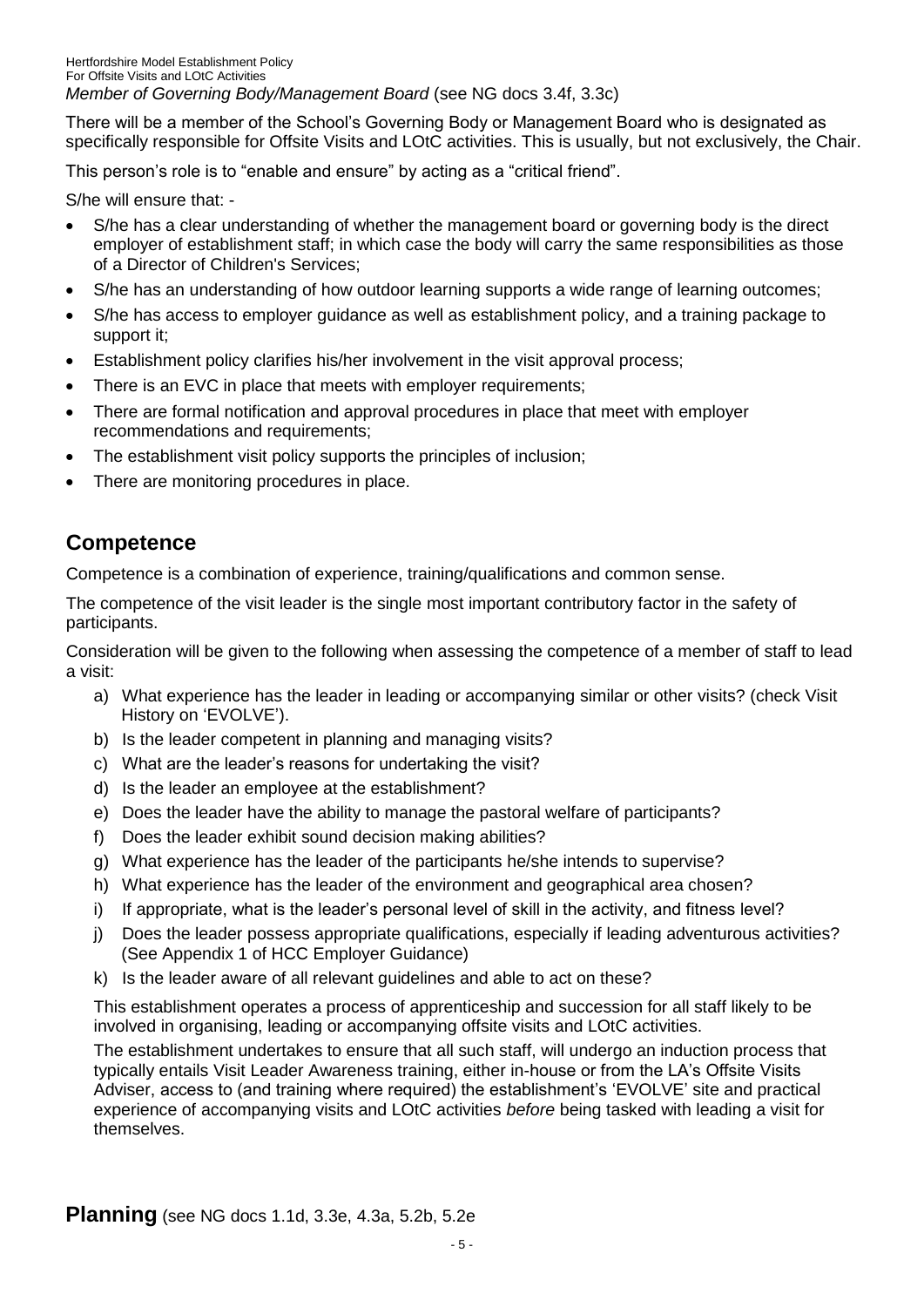The extent of planning required is related to the complexity of the visit, based on STAGED: -

Staffing, Timings, Activity, Group, Environment, Distance.

#### *Risk Assessment*

Risks are expected to be reduced to an *acceptable* or *tolerable* level, and not necessarily eliminated. Planning should achieve a rational balance between potential adverse risks and the intended benefits and outcomes of the activity.

Due to the complex nature of off-site visits, conventional 'risk assessment' as a stand-alone tool is not particularly useful and can on occasion be misleading. It is of greater benefit to consider the overall 'risk management' of visits by taking all aspects of visit planning and management into account. This can be achieved effectively through a combination of the 'EVOLVE' visit form itself, and where appropriate, any event specific notes or attachments.

Visit planning includes consideration of the question: *'What are the really important things that we need to do to keep us safe?'* It should focus on those issues that are specific to the individual event, taking into account the needs of the group (including special and medical needs), the experience and competency of the staff team, and the leader in the context of the event. Significant issues must be recorded on 'EVOLVE', either notes or as an attachment, and shared with all parties.

This planning process by the leader may be compared to the expectation of a teacher or youth worker to plan a lesson/session which is relevant to the needs of the group.

Planning that includes adventurous activity commonly involves delivery by an external provider and the provider will have responsibility for risk assessing and managing the activity. As such, the provider's risk assessment is not the concern of the establishment leader, does not need to be requested from the provider, and does not need to be attached to 'EVOLVE'.

#### *Use of generic risk assessments*

A selection of generic risk assessments is available in Word format from the Health & Safety pages on the Grid and for use on 'EVOLVE'.

Whilst not exhaustive, the control measures contained within this selection are probably sufficient to cover most eventualities likely to be encountered in the course of most offsite visits and LOtC activities.

Staff are encouraged to compile their own "event-specific" risk assessments which can then be reviewed and re-used as required.

Note: whilst it is not possible to "clone" visits on 'EVOLVE', it is possible to re-use risk assessments and other documents that have been attached to previous visits. Staff should liaise with their EVC about this.

#### *Plan B*

Alternative arrangements should be included within the planning process where appropriate, for example, where weather conditions or water levels might be critical, or where an overcrowded venue might necessitate an alternative option.

Where appropriate, all alternative activities should be fully considered and risk assessed beforehand.

### *Seeking Assurances from Provider / Use of a Provider assessment Form (OV6)*

Hertfordshire County Council provides the OV6 'Provider Assessment Form' to help provide an audit trail for arrangements and checks if required.

Many providers have websites and offer information packs which contain the sorts of information asked for on the OV6, including a Safety Management statement, so it may not be necessary to use one.

The OV6 is a generic form, for use for all kinds of provider, so if one is sent to a provider, it should be specified that they only need to complete the parts applicable to them/their services.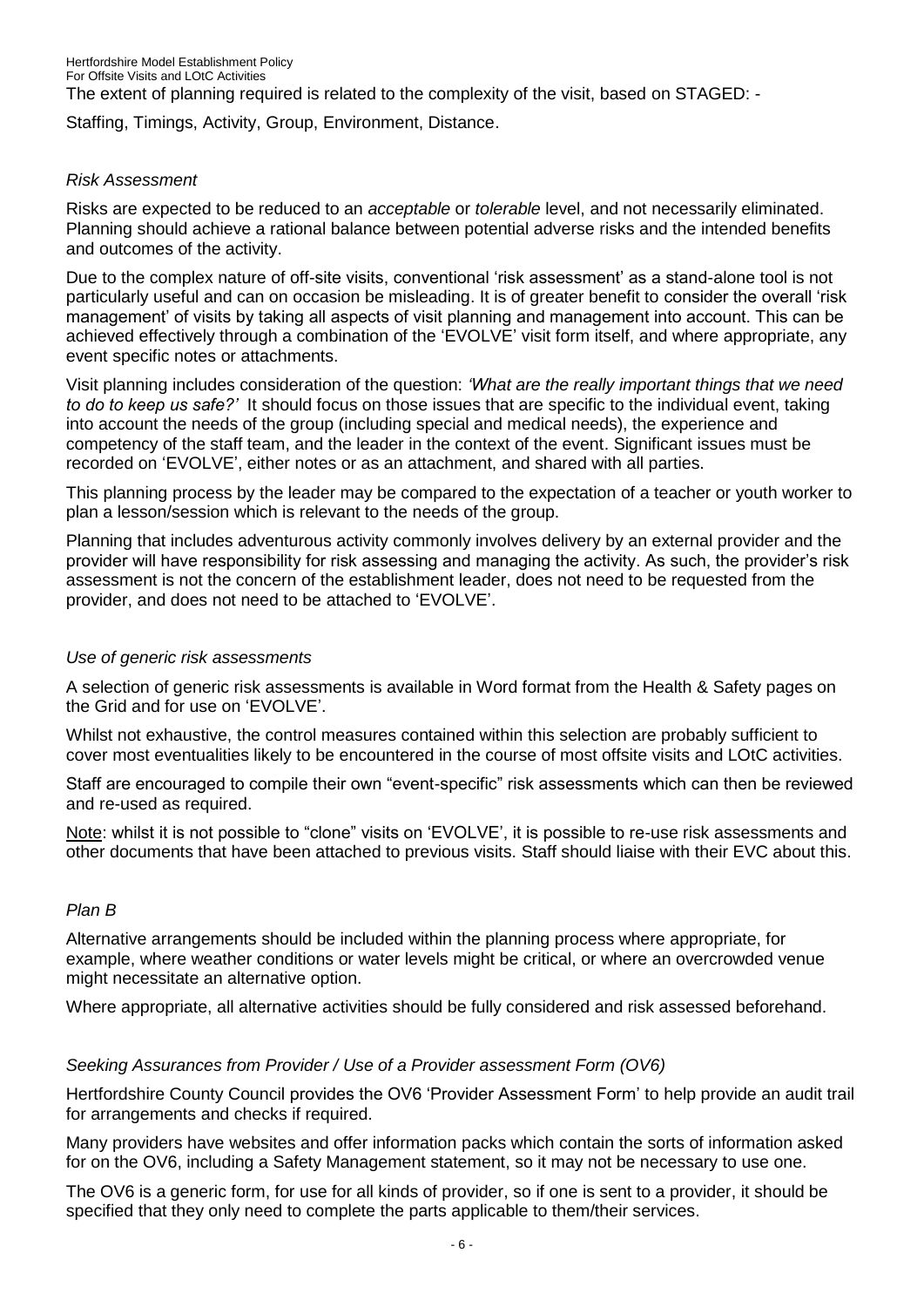Once an OV6 has been received, signed and dated by a manager or person in authority, it is not always necessary to send a new one to the same provider each time you use them. It is sufficient to annotate the existing form already held by the establishment to show the school has checked back with the provider and that there have been no major or significant changes since the form was originally signed; this will not apply if the time interval is not more than 12 months or so.

To reduce bureaucracy for both Visit Leaders and Providers, leaders should take advantage of national schemes that have been established to eliminate the need for questionnaires and forms as advised in LA guidance e.g. **LOtC Quality Badge, AALS Licence and 'Adventuremark'**.

### **Holding one of the above is a credible assurance of Health and Safety, and Visit Leaders should seek no further verification. The LOtC Quality Badge also covers learning quality.**

Visit Leaders should **not** ask for copies of risk assessment documentation but may seek assurance of a provider's competence to deliver their activities safely by means of a Safety Management statement if this is not already provided.

National Institutions and Public Buildings: - by their very nature these venues and providers are extremely unlikely not to conform to current Health & Safety legislation so it should not be necessary to require them to complete an OV6 or send out copies of their risk assessment documents.

HCC Providers and Establishments: - OV6 forms are not required from HCC-run providers such as Cuffley Camp, Herts Young Mariners Base, Hudnall Park or The Old Coach House in Snowdonia.

### *Preliminary Visits*

Wherever reasonably possible, it is good practice for the Visit Leader to make a preliminary visit to a venue or provider beforehand in order for them to familiarise themselves with the layout and surroundings, and any site-specific procedures or issues which may have an impact on the visit or members of the group.

Within the UK, highest priority for preliminary visits will be where no serving member of staff from the establishment has visited before, then when the Visit Leader has no experience of the venue/activity.

For overseas visits, advantage should be taken of any offers by tour operators for "leaders' orientation" type visits.

### *Participants*

It is good practice to involve participants in the planning and organisation of visits, as in doing so they will make more informed decisions, and will become more 'risk aware' and hence at less risk. They will also have greater ownership of the event.

## **Outcomes** (see NG doc 5.1c)

Clarity regarding the intended outcomes of the visit will help to ensure that the potential benefits can be achieved. Up to four 'intended' outcomes may be recorded on 'EVOLVE' during the planning process, for subsequent evaluation.

Work that takes place outside the classroom can provide a very powerful means of developing learning in all curriculum areas, and raise attainment. Experiential learning can also provide opportunities for development in other areas, including:

- **R**elationships
- **E**motional & spiritual
- **C**ross curricular
- **I**ndividual
- **T**eamwork
- **E**nvironmental

Preparatory work should take place in advance of the visit where appropriate. This, in conjunction with activity that will take place during the visit, should feed into any follow-up work.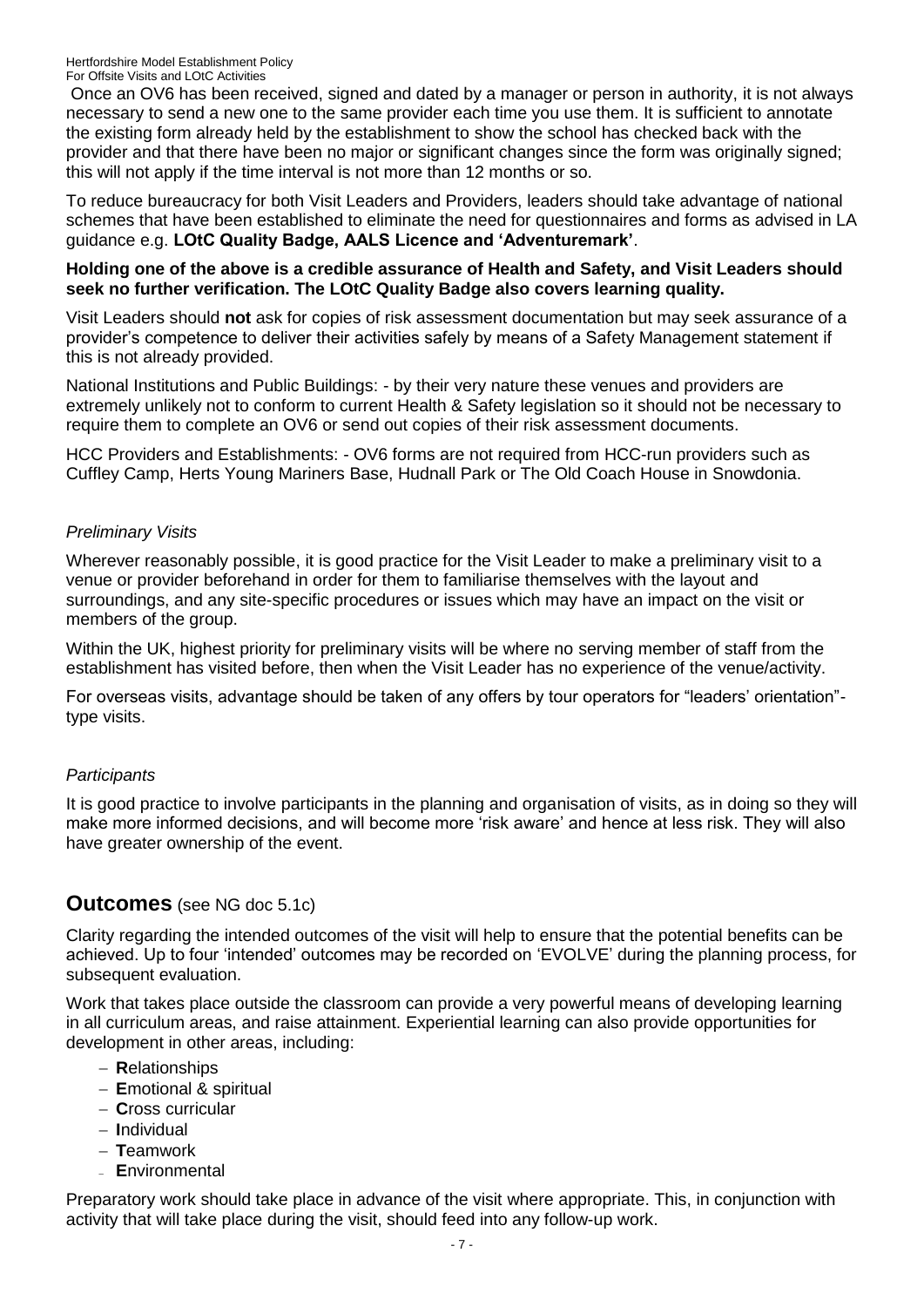['High Quality Outdoor Education'](http://www.national-library.info/download.asp?fileid=483) can be used as a tool by visit leaders to assist in both identifying outcomes and in the evaluation of the learning taking place.

# **Staffing and Supervision** (see NG docs 4.2a, 3.2g)

The LA requires establishments to ensure there is an **appropriate level of supervision at all times** for all visits and that such supervision is 'effective'. This must have been approved by the EVC and Head of Establishment and, where applicable, in accordance with Governing Body policy.

Ratios for Early Years are specified and must be adhered to; see [Statutory Framework for the Early](http://www.national-library.info/download.asp?fileid=1273)  [Years Foundation Stage](http://www.national-library.info/download.asp?fileid=1273)

For all other visits the visit leader, EVC and Head of establishment will make a professional judgement regarding the number and suitability of staffing on an individual visit basis after consideration of the following factors:

- $\bullet$  the type, level, and duration of activity;
- the nature and requirements of individuals within the group, including those with additional needs;
- the experience and competence of staff and other adults;
- the venue, time of year and prevailing/predicted conditions;
- the contingency or 'Plan B' options.

A visit must not go ahead where either the Visit Leader, EVC, or Headteacher is not satisfied that an appropriate level of supervision exists.

A useful 'starting point for consideration' is 1 adult :10 young people. Where departure from this starting point results in fewer staff, the justification should be recorded as a note on 'EVOLVE'.

Staff who are assigned to support the special needs of an individual cannot be included in the overall staffing ratio. Their responsibility should not include the wider group.

Particular consideration should be given to the additional implications that may arise if staff are to be accompanied by family members (or partners) on visits.

Staff and volunteers who work *frequently* or *intensively* with, or have regular access to young people or vulnerable adults, must undergo an enhanced CRB check as part of their recruitment process. For the purpose of this policy:

- *- 'frequently'* is defined as 'once a week or more'.
- *- 'intensively'* is defined as 3 times in a 30 day period or overnight (2am 6am).

### *Remote Supervision*

Young people must be supervised throughout all visits. At times they may be unaccompanied by a member of staff or other responsible adult, e.g. D of E expeditions, 'down time' in a shopping mall, etc. This is known as 'remote' supervision.

'Remotely supervised' activities can bring purposeful educational benefits, and the progression from dependence to independence is to be encouraged.

In addition to considering the benefits of the activity, staff should also ensure that reasonably practicable safety precautions are taken.

The decision to allow remote supervision should be based on professional judgement taking into account such factors as:

- prior knowledge of the individuals (including their maturity and levels of responsibility);
- venue and conditions;
- $-$  the activity taking place;
- preparatory training;
- the competence of the supervising staff;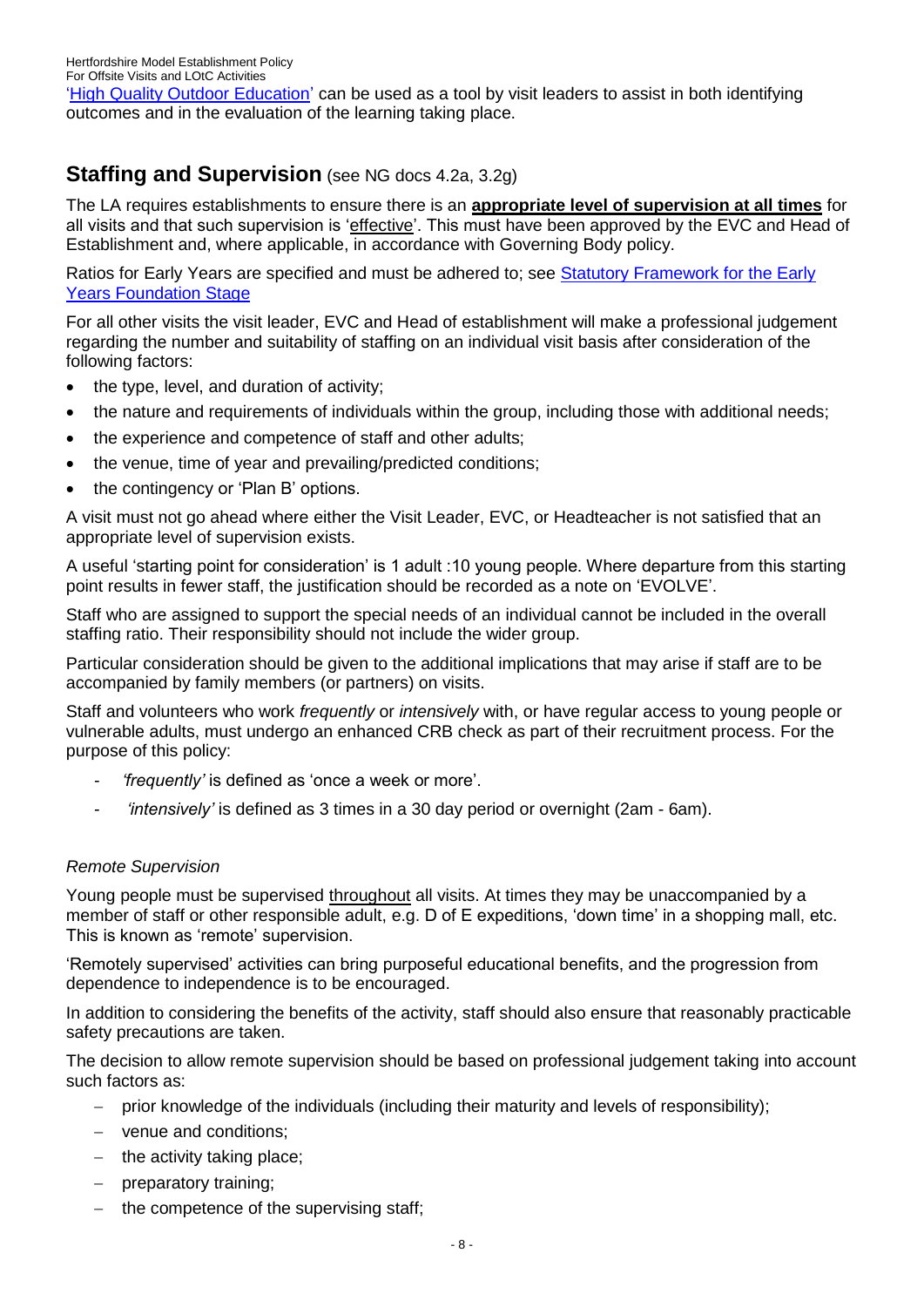$-$  the emergency systems in place.

### *Use of Voluntary Helpers*

The use of parents and other adults with a clear association with the establishment, as helpers or supervisors on offsite visits or LOtC activities, is seen as a valuable means of encouraging or maintaining closer links with the local community and accessing a wider set of skills and experience than may exist amongst the establishment's staff.

Such volunteers will need to understand and consent to the fact that they will be answerable to the visit/activity leader.

It is a fact that a volunteer will not be accountable through a legalistic audit trail (as would exist were their involvement based on a contractual relationship) and is therefore the case that a volunteer helper cannot be appointed as a Visit Leader.

It is good practice that all adult helpers and volunteers are subject to CRB checking; however this may not be required where there is no possibility for unsupervised direct contact exists.

Clear CRB-checks must have been returned before a volunteer adult helper may participate in a residential visit or activity.

## **Emergency Procedures**

Staff involved in a visit must be aware of, and adhere to, the establishment's policy on emergency procedures.

The establishment maintains a number of mobile 'phones specifically for use during offsite visits which should have all relevant contact details pre-programmed into them. It is each Visit Leader's responsibility to ensure these 'phones have:

- the correct details programmed into them beforehand;
- fully-charged batteries (and chargers available if necessary)
- sufficient credit available for the duration of the visit

Beware of over-reliance on mobile 'phones; in event of an emergency a land-line should be used wherever possible.

For all "out of hours" and residential visits there will be a nominated person(s) that can provide 24/7 cover as an Emergency Contact and that the person(s) so nominated will have 24/7 access to all details of the visit. This will include medical and next-of-kin information regarding staff as well as young people.

Consideration will be given to the following:

- Criteria for identifying the nominated Emergency Contact(s)
- Is more than one Emergency Contacts required?
- Procedure for lodging visit plans to enable them to be accessed in the event of an emergency?
- Have procedures been tested?
- Is it possible to demonstrate a proactive response, to any pattern that can be recognised within incidents?

Visit Leaders should also complete and carry an Emergency Contacts sheet (OV9).

Where appropriate the Visit Leader should have an "Emergency Events" card, as issued by HCC to all CS establishments.

### **First Aid** (see NG doc 4.4b)

It is not always necessary that qualified First Aider accompanies an offsite visit or LOtC activity. First aid issues for any LOtC activity should be considered as part of the risk management process and the exact requirements should be determined by ensuring that first aid support is available at an appropriate level. What is "appropriate" will be determined by:

- The nature of the activity.
- The nature of the group.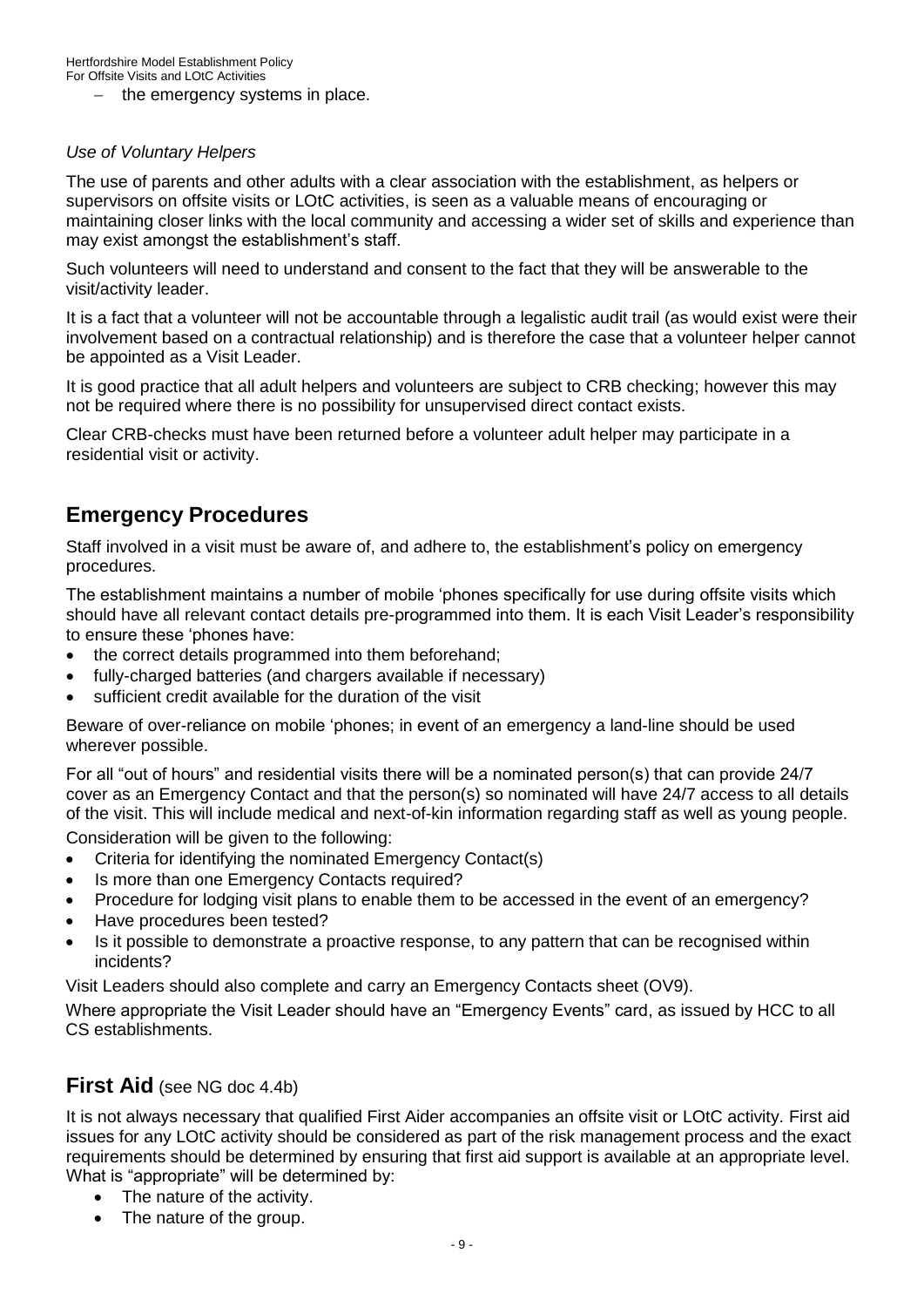- The likely injuries associated with the activity.
- The extent to which the activity will isolate the group from normal ambulance support, or a known point where a qualified first aider will be available.

A very basic level of first aid support must be available at all times. This will require that one or more of the staff leading the activity:

- Know how to access qualified first aid support.
- Have a working knowledge of simple first aid and are competent to use the first aid materials carried with the group.

For some activities (most commonly in defined adventure activities) there is a good practice expectation that requires those leading such activities to hold a current first aid "qualification". To be a "qualification", the first aid course must include a formalised assessment process; otherwise any certification will have the status of a certificate of attendance. In practical terms, the course will be a minimum of 16 hours.

It is a legal requirement that all minibuses must carry a first aid kit.

# **Approval of Visits**

Approval is delegated to the Head of Establishment for all visits.

However the following types of visit are required to be notified to the LA: -

- Overseas (anywhere that involves crossing a substantial area of open sea, including Northern Ireland, the Isle of Man, the Hebrides and the Channel Islands)
- Those involving one or more adventurous activities to be led by a member of establishment staff.

Regardless of whether a visit should be notified to the LA or not, there should be a clear, unambiguous audit trail for arrangements with clear evidence of approval. Such evidence will usually be recorded on EVOLVE but where this is not the case a signature of endorsement on a lesson plan will suffice.

The process for approval has three main stages:

- 1. Visit/activity proposed and planned by Visit Leader and accompanying colleagues;
- 2. Arrangements scrutinised by EVC until satisfied to recommend approval;
- 3. Arrangements re-scrutinised by Head and, when satisfied, approved.

An offsite visit or LOtC activity should not proceed without clear evidence of approval.

Endorsement may be required from the Governing Body or Management Board; 'Read Only' access on EVOLVE for the relevant member(s) and a Note added for their attention will generate an e-mail alert. Endorsement will take the form of an additional Note from the member(s).

Where applicable, a visit may also need to be notified to the LA; this is done automatically by 'EVOLVE'.

### *Additional monitoring*

In its evaluation of LOtC, "How far should you go"- 2008, Ofsted recommends that it is good practice to sample monitor offsite visits and LOtC activities by means of field visits. (see NG doc 2.4a)

From time to time the EVC may recommend, or the Head/Governors/LA may decide to, sample monitoring by field visit as an additional means of ensuring safety of participants and quality of provision.

## **Consent**

Section 35 of the Education Act 2004 states: '*Where a visit is part of a planned curriculum in normal curriculum time, then parental consent is not necessary although it is recommended good practice to ensure that parents are informed'.*

Annual consent is appropriate for regular routine activities that take place during normal school hours.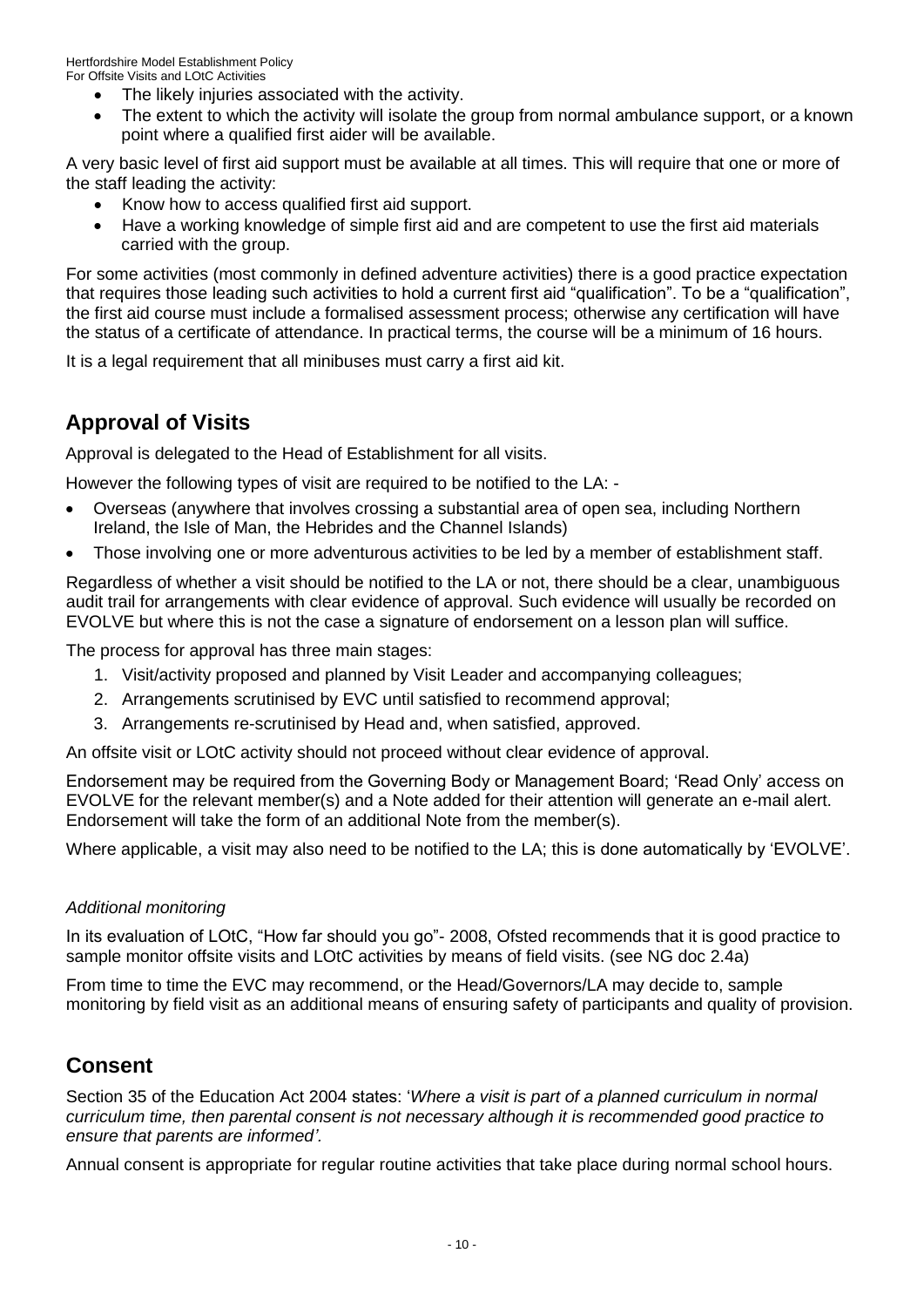For all other visits, consent should be obtained on an individual visit basis. Information provided to parents prior to granting consent should include full details of the activities and any other significant information.

## **Insurance** (see NG doc 4.4c)

Advice regarding insurance may be sought from the Local Authority's Insurance department. Contact details are given on the 'Contact' page and from the 'Insurance' section when completing a visit entry on 'EVOLVE'.

In addition to the standard public liability cover which all establishments will have in place Hertfordshire County Council has taken out 'blanket' personal accident cover / travel insurance for all trips/visits at home or abroad. This cover only applies to establishments which buy into the Council's Annual travel Insurance Scheme. Details are available from the County's insurance department on 01992 555480 or by email at insurance@hertscc.gov.uk

For those establishments who make their own insurance arrangements, personal accident / travel insurance must be taken out for all visits abroad. For all other visits it is the responsibility of the Governing Body (where applicable), Head of Establishment, and Educational Visits Coordinator to determine whether additional insurance should be taken out. The establishment should particularly consider the need for additional insurance for residential activities, or those involving adventurous activities or hazardous environments.

For travel within the European Union (plus Iceland, Liechtenstein, Norway, and Switzerland), all participants must hold a valid EHIC (European Health Insurance Card). See [www.dh.gov.uk](http://www.dh.gov.uk/)

## **Inclusion** (see NG docs 3.2e, 4.4i, 6d, 6l

This establishment policy endorses the following principles:

- A presumption of entitlement to participate
- Accessibility through direct or realistic adaptation or modification
- Integration through participation with peers.

Under the Equality Act 2010, it is unlawful to discriminate against disabled participants because of their disability, without material or substantial justification.

Visit Leaders are required to make reasonable adjustments to avoid participants being placed at a substantial disadvantage.

However, the Disability Discrimination Act does not require responsible bodies to place employees or participants at inappropriate risk if a health and safety issue arises.

It is also the case that the adjustments made to include a disabled young person should not impinge unduly on the planned purpose of the activity.

Expectations of staff must be reasonable, so that what is required of them (to include a given young person) is within their competence and normal work practices.

# **Codes of Behavioural Conduct**

This establishment encourages the use of codes of behavioural conduct as a means of establishing appropriate expectations of young persons' behaviour. Such codes need to be explained to both the young people and those in a position of parental support before the visit, so reducing the opportunity for misunderstanding both expectations and the sanctions that may be invoked where the code is breached.

As part of encouraging social responsibility, young people should be encouraged to sign up to a "behavioural contract" for all residential visits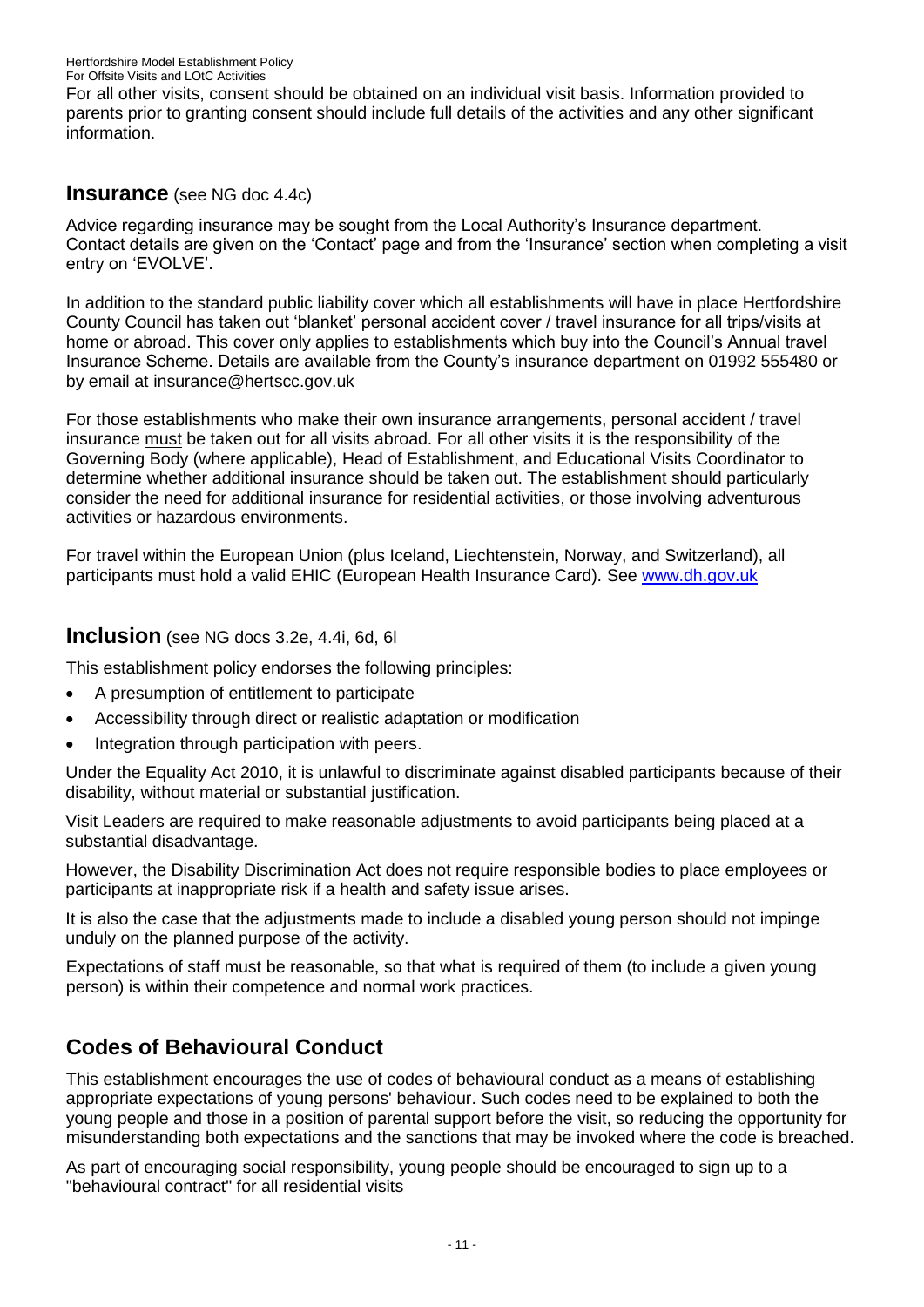As part of the request for consent, parents should sign and accept responsibility for removing young people in prescribed circumstances.

Further examples can be found under 'Resources' on 'EVOLVE'.

## **Transport** (see NG doc 4.5a)

*Private Cars* (see NG 4.5c)

Where a private (staff or parent) car is to be used to transport young people then this must be approved by the Head of Establishment, and an [OV7D](file://NWC-CHAMNT/CHAMNT/HERTFORD01/CSERV/PEOPLE%20PROP/sermu/DATA/Sharedir/SDRIVE/Health%20%20&%20Safety/EPAS/OFFSITE%20VISITS/Offsite%20Visits%20Manual/Offsite%20Visits%20Manual%20Revision%203%20-%20Nov%2006/CSF4261%20FORM%20OV%207D%20rev%201106.doc) Form must be completed and retained by the establishment on an annual basis.

### *Coaches*

The LA does not 'approve' coach companies. Whilst UK legislation ensures that coach companies are fit for public use, the facilities available on coaches may vary. Liaising with other establishments within the LA that have used a particular company (via a search on 'EVOLVE') will help to determine the level of service that may be provided.

### *Minibuses* (see NG doc 4.5b)

Establishments that own or hire a minibus must have an operational policy in place for this. For further information, see also:

- HCC Minibus Manual<http://www.hertsdirect.org/envroads/roadstrans/rsu/driving/advice/minibus/>
- DVLA [www.dvla.gov.uk](http://www.dvla.gov.uk/) Select 'Online leaflets', INF28 'Driving a minibus'
- ROSPA ['Minibus Safety: A Code of Practice'](http://www.national-library.info/download.asp?fileid=573) 2008
- MiDAS (Minibus Driver Awareness Scheme) via [Community Transport Association UK.](http://www.ctauk.org/advice-and-information/safe-and-legal-education.aspx) This also contains information on PCV licences, weight limits and towing.

All drivers of minibuses should undertake HCC's Minibus Drivers' Assessment Scheme training, and keep that training current (5 yearly reassessments). This applies to pre & post 1997 licence holders operating under the section 19 permit scheme as 'volunteer drivers'. Post 1997 licence holders may drive a minibus provided:

- Drivers are aged 21 years or over.
- They have held their category B driving licence for at least two years.
- The minibus is being used by a non-commercial body for social purposes, but not for hire or reward.
- Drivers are not being paid to drive the minibus, other than out-of-pocket expenses.
- The minibus does not exceed 3.5 tonnes (or 4.25 tonnes if specialised equipment for the carriage of disabled passengers is included) gross vehicle weight.
- No trailer is towed.

#### *When driving a minibus as an employee of HCC or on behalf of an HCC establishment, a full D1 PCV is required.*

### *Public Transport*

For public transport within the Greater London area contact 'Transport for London', who offer special arrangements for establishment parties on London buses, Underground, Tramlink, and Docklands Light Railway, to cultural destinations. See *[Transport for London](http://tfl.gov.uk/tickets/14311.aspx)* Tel. 020 7918 3954.

## **Swimming**

This establishment acknowledges the immense educational benefits that swimming activities can potentially bring to young people, and fully supports and encourages swimming activities that are correctly planned, managed, and conducted.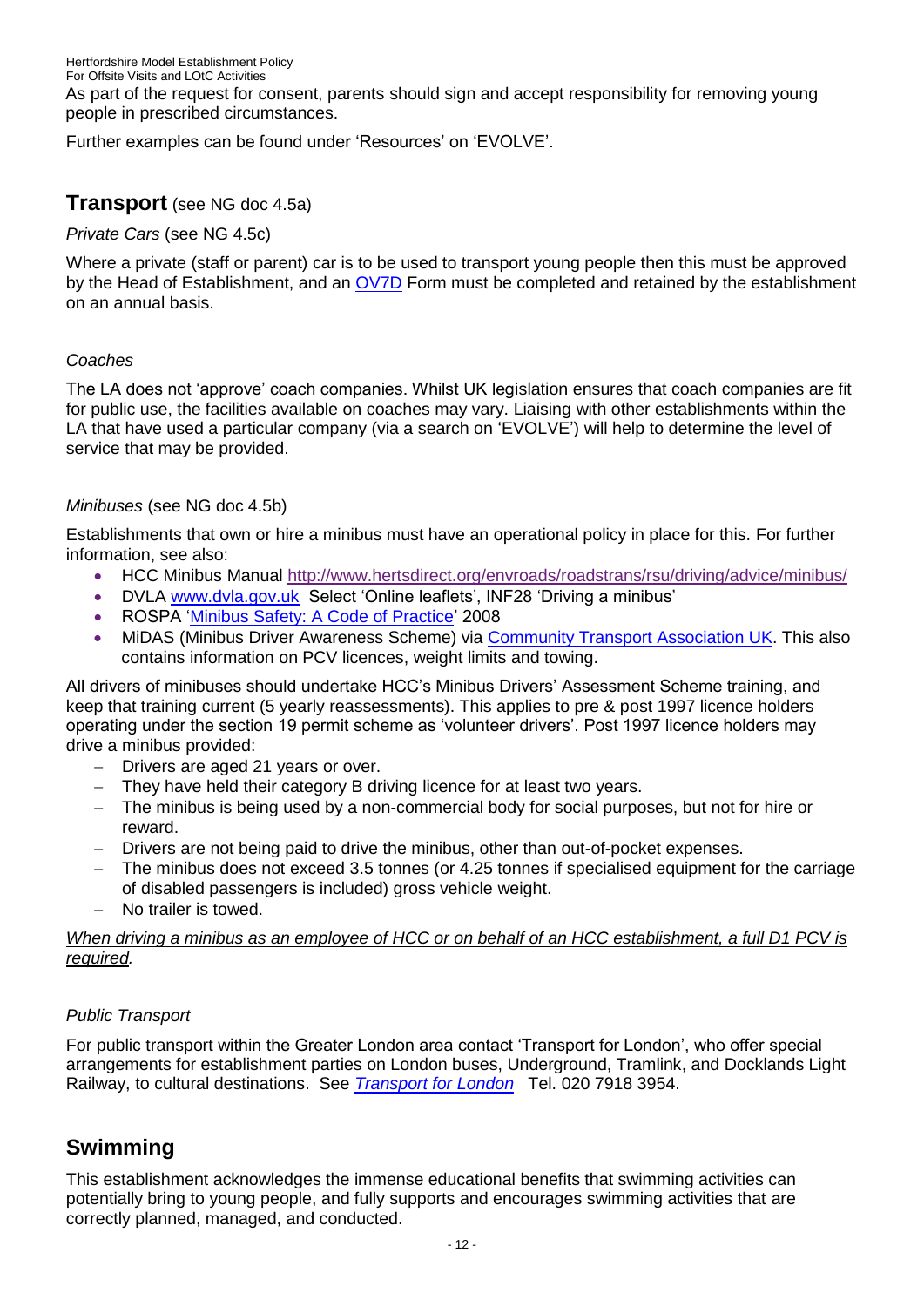In addition to considering the benefits of the activity, staff should also ensure that reasonably practicable safety precautions are taken.

All swimming activities and venues must be included within the visit plan, and life-guarding arrangements checked in advance. This is particularly important in respect of visits abroad, where for example, a hotel pool may be available.

Particular consideration should be given to the following factors:

- Unknown locations and hazards, especially overseas.
- Changing environmental conditions.
- Supervisor complacency & lack of transferable knowledge.
- Adherence to local advice.
- Preparation and knowledge of young people, i.e. is it a planned activity?

Young people must be supervised by a competent adult at all times whilst undertaking swimming activities.

### *Swimming pools (life-guarded)*

LA notification is not required

- UK Swimming Pool safety is guided by various Health and Safety at Work Acts and Regulations. Pool operators have a duty to take all reasonable and practicable measures to ensure that teaching and coaching activities are conducted safely.
- For publicly life-guarded pools abroad, the establishment's staff must seek assurances that appropriate lifeguard cover is in place prior to participants entering the water.
- Unless suitably qualified, the establishment's staff should not have responsibility for life-guarding. However, they do retain a pastoral role for participants at all times either through direct or 'remote' supervision.
- For swimming lessons, the LA establishment should ensure the swimming teacher in charge or other pool employees/responsible adults supervising the participants are qualified according to current guidelines.

### *Hotel (and other) swimming pools*

Visit Leaders should check the life-guarding position in advance.

If life-guarding arrangements are not provided at the pool then the visit leader will bear the full responsibility for ensuring swimming safety.

Staff must be aware of the procedures in the event of an emergency, and who at the venue will provide back up. Staff should also know if they have exclusive use of the pool, as other pool users may increase the supervision role of your lifeguard.

If a young person in the party holds an appropriate qualification then their role should be emergency lifeguard action, but supervision should remain the responsibility of the LA establishment's staff.

### *Open water swimming*

LA notification is required via EVOLVE.

The designated lifeguard must be dedicated exclusively to the group, and the location used must fall within the RNLI/RLSS definition of a 'safer bathing area'. Local advice must always be sought.